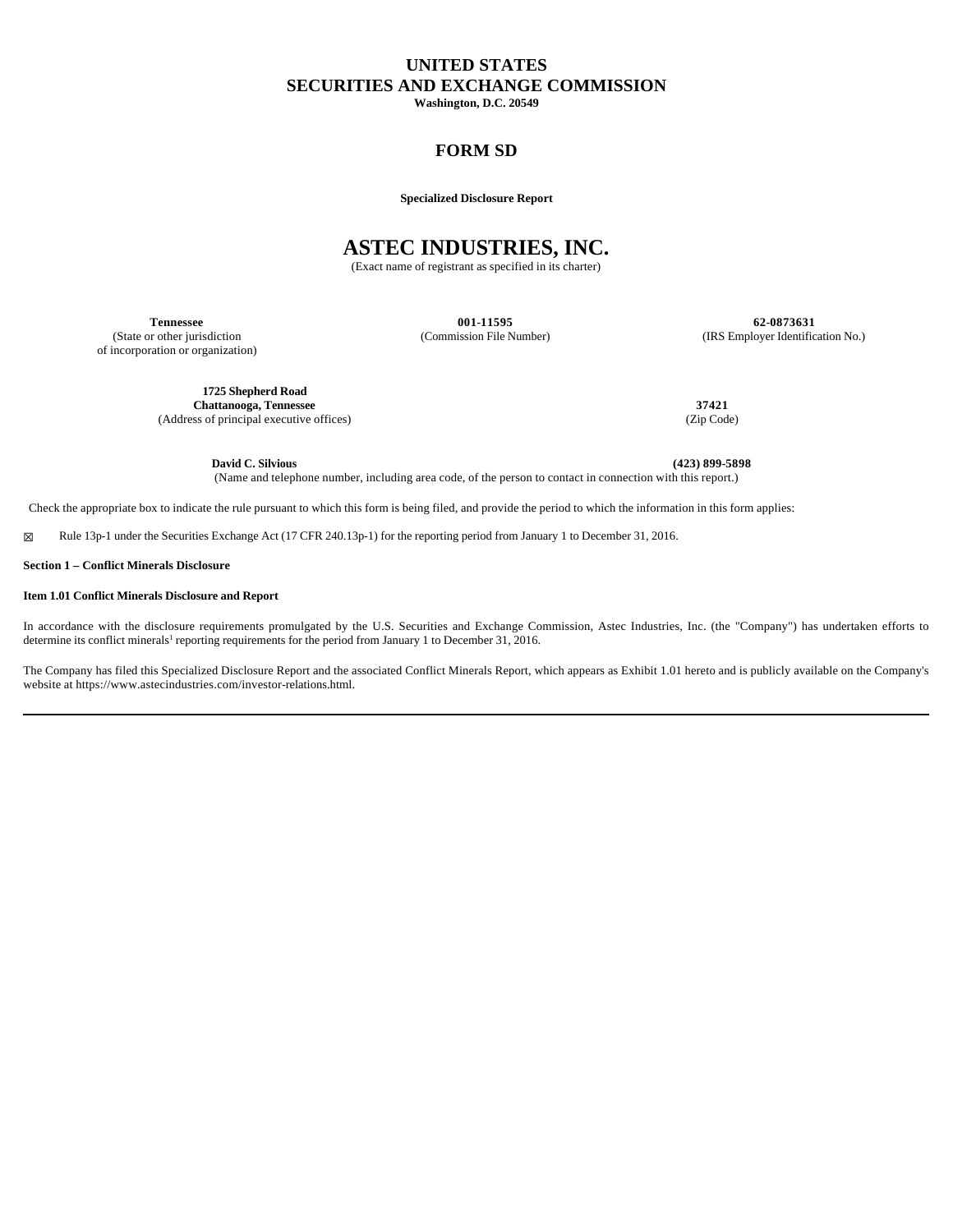#### **Item 1.02 Exhibit**

The Company's Conflict Minerals Report is provided as Exhibit 1.01 hereto.

#### **Section 2 – Exhibits**

#### **Item 2.01 Exhibits**

The following exhibit is filed as part of this report.

Exhibit 1.01 – Astec Industries, Inc.'s Conflict Minerals Report for the period January 1 to December 31, 2016.

**\*\*\*\*\***

#### **SIGNATURE**

Pursuant to the requirements of the Securities Exchange Act of 1934, the registrant has duly caused this report to be signed on its behalf by the duly authorized undersigned.

Astec Industries, Inc.

By: /s/ David C. Silvious Date: May 15, 2017 David C. Silvious

Chief Financial Officer, Vice President, and Treasurer

<sup>1</sup> The term "conflict mineral" is defined in Section 1502(e)(4) of the Dodd-Frank Wall Street Reform and Consumer Protection Act as (A) columbite-tantalite, also known as coltan (the metal ore from which tantalum is extracted); cassiterite (the metal ore from which tin is extracted); gold; wolframite (the metal ore from which tungsten is extracted); or their derivatives; or (B) any other mineral or its derivatives determined by the Secretary of State to be financing conflict in the Democratic Republic of the Congo ("DRC") or an adjoining country.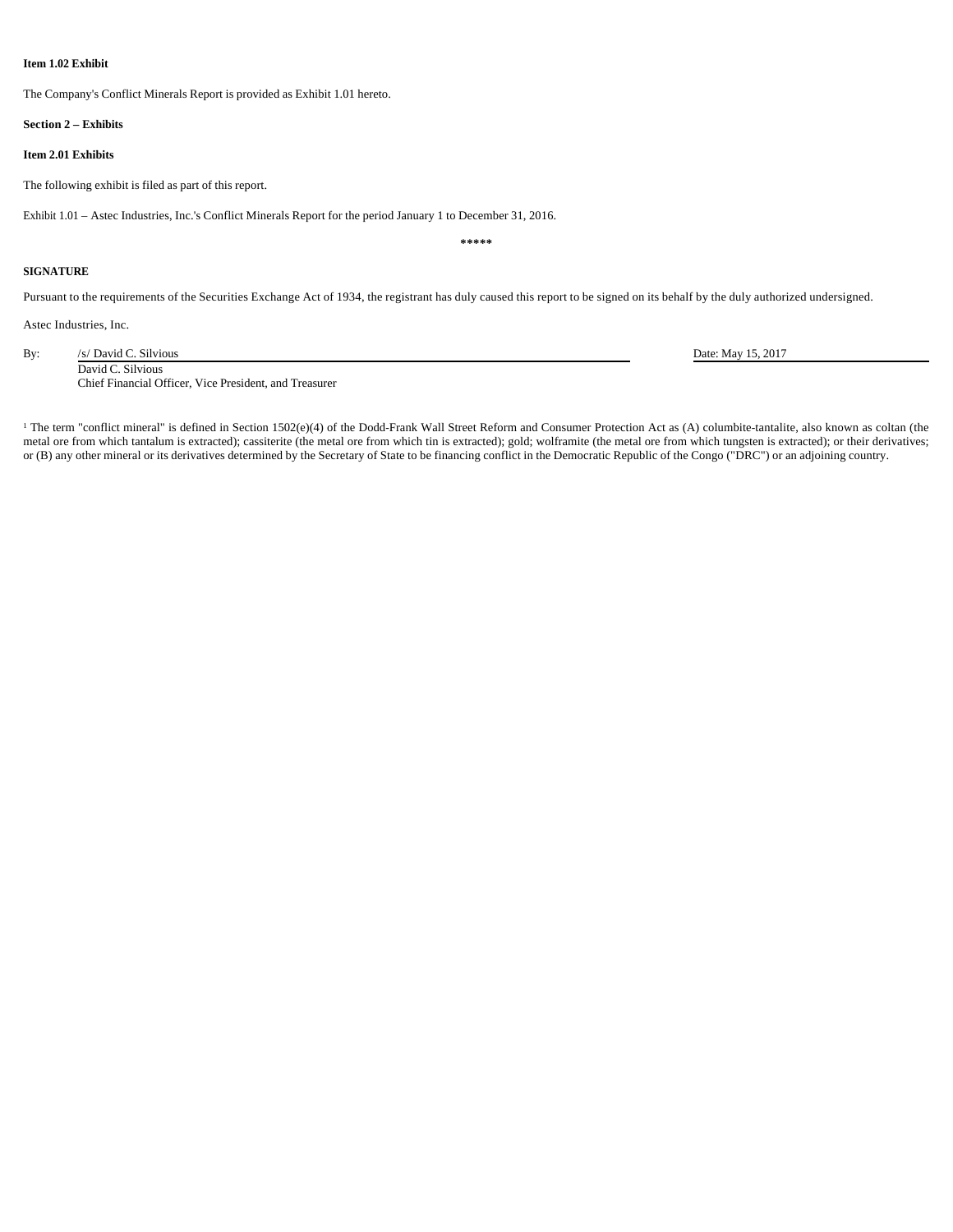#### CONFLICT MINERALS REPORT OF **ASTEC INDUSTRIES, INC.** FOR THE REPORTING PERIOD FROM JANUARY 1 TO DECEMBER 31, 2016

#### **I. Introduction**

This is the Conflict Minerals<sup>1</sup> Report of Astec Industries, Inc. ("we," "our," "us," or the "Company") prepared for calendar year 2016 (except for conflict minerals that, prior to January 31, 2013, were located outside of the supply chain) in accordance with Rule 13p-1 ("Rule 13p-1") under the Securities Exchange Act of 1934 (the "Act"). Numerous terms in this Report are defined in Rule 13p-1 of the Act and SEC Release No. 34-67716 (August 22, 2012) under the Act (the "Adopting Release"). The reader is referred to these sources for the definitions of defined terms contained herein.

In accordance with Rule 13p-1, we undertook efforts to determine the content and source of the minerals within our products. The Company designed its efforts in conformity with the internationally recognized due diligence framework set forth in the *Organisation for Economic Co-operation and Development ("OECD") Due Diligence Guidance for Responsible Supply Chains of Minerals from Conflict-Affected and High-Risk Area<sup>2</sup>* ("OECD Due Diligence Guidance") and related Supplements.

The statements below are based on the activities performed to date in good faith by the Company and are based on the infrastructure and information available at the time of this filing. Factors that could affect the accuracy of these statements include, but are not limited to, incomplete supplier data or available smelter data, errors or omissions by suppliers or smelters, evolving definition and confirmation of smelters, incomplete information from industry or other third-party sources, continuing guidance regarding the SEC final rules, and other issues.

#### **II. Overview**

#### **Company Profile**

The Company is a Tennessee corporation which was incorporated in 1972. The Company designs, engineers, manufactures and markets equipment and components used primarily in road building and related construction activities as well as other products discussed below. The Company's products are used in each phase of road building, from quarrying and crushing the aggregate to application of the road surface. The Company also manufactures certain equipment and components unrelated to road construction, including equipment for the mining, quarrying, construction and demolition industries and port and rail yard operators; gas and oil drilling rigs; water well and geothermal drilling rigs; industrial heat transfer equipment; whole-tree pulpwood chippers; horizontal grinders; blower trucks; concrete plants; wood pellet plants; commercial and industrial burners; and combustion control systems. The Company's subsidiaries hold 80 United States and 73 foreign patents and have an additional 58 United States and 69 foreign patent applications pending. The Company has been responsible for many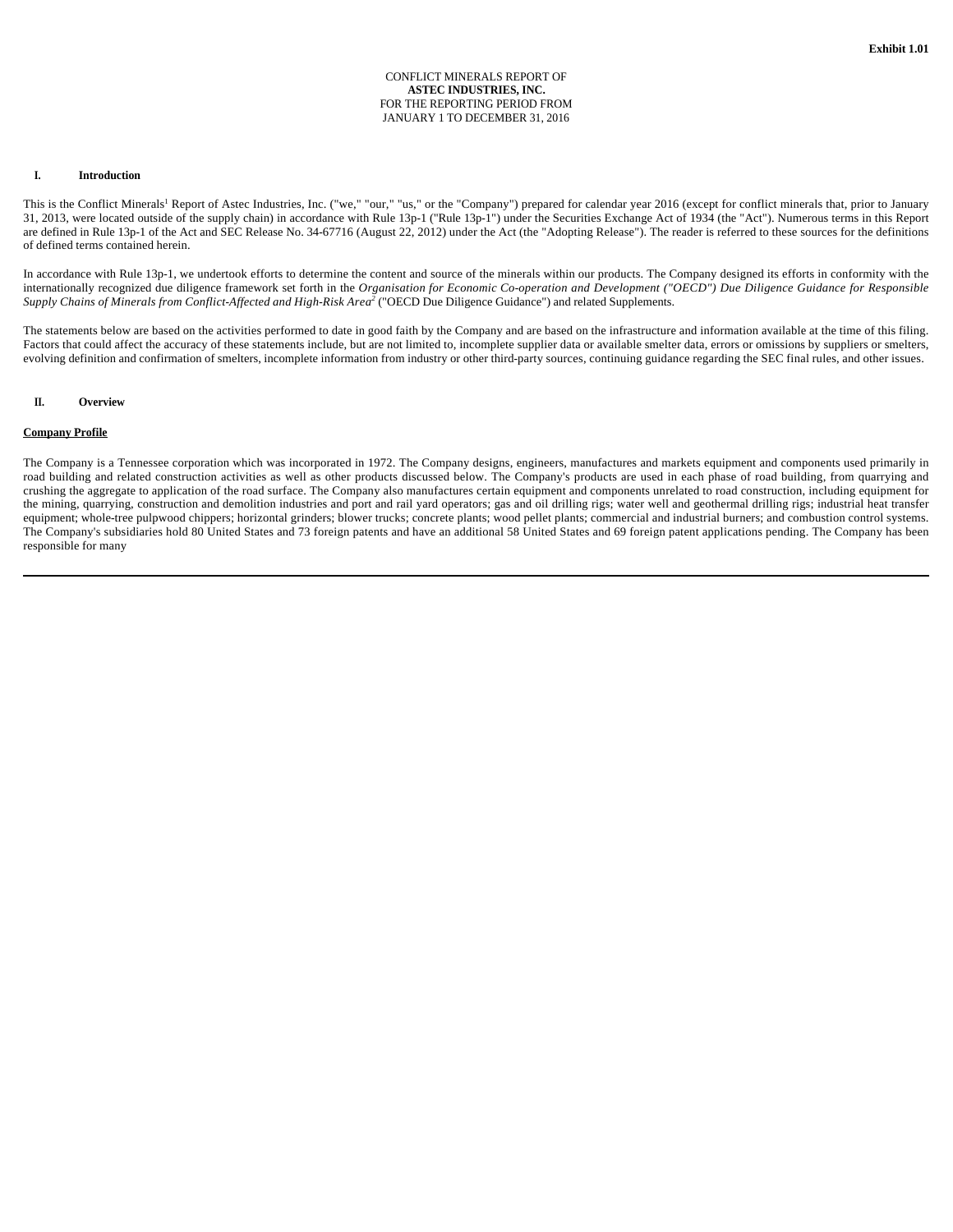technological and engineering innovations in the industries in which it operates. The Company's products are marketed both domestically and internationally. In addition to equipment sales, the Company manufactures and sells replacement parts for equipment in each of its product lines and replacement parts for some competitors' equipment. The distribution and sale of replacement parts is an integral part of the Company's business.

We are subject to this rule as we have determined that, during 2016, conflict minerals were likely necessary to the functionality or production of products we manufactured or contracted to manufacture. The Company, as a purchaser of component parts, is many steps removed from the mining of conflict minerals. We do not purchase raw ore or unrefined conflict minerals and we conduct no purchasing activities directly in the DRC or adjoining countries.

#### **Conflict Minerals Policy**

The Company developed a policy statement to support the goals expressed by Congress in enacting Section 1502 of the Dodd-Frank Wall Street Reform and Consumer Protection Act. The policy highlights the Company's commitment to complying with the reporting and due diligence obligations required by the SEC rule and the Company's expectations from its suppliers. In addition, the policy includes language encouraging suppliers to source responsibly. The policy resides on our corporate website (https://www.astecindustries.com/corporate-citizenship.html).

#### **Reasonable Country of Origin Inquiry Information**

We have conducted a good faith reasonable country of origin inquiry ("RCOI") to determine whether the necessary conflict minerals originated in the DRC or an adjoining country or came from recycled or scrap sources.

The Company's RCOI process included reviewing the products manufactured or contracted to be manufactured during the Reporting Period to identify products that should be deemed in-scope as described by the Adopting Release and conducting an inquiry of our direct suppliers of the in-scope products using the Conflict-Free Sourcing Initiative's ("CFSI") Conflict Minerals Reporting Template ("CMRT"). Based on the results of our RCOI which indicated sourcing from the DRC or an adjoining country, we exercised due diligence on the source and chain of custody of the conflict minerals in accordance with the OECD framework. Our due diligence efforts are discussed further in this Conflict Minerals Report.

#### **Due Diligence Program Design**

The Company designed its conflict minerals program to conform, in all material respects, with the five-step framework of the OECD Due Diligence Guidance, the Supplement on Tin, Tantalum, and Tungsten, and the Supplement on Gold, specifically as they relate to our position in the minerals supply chain as a "downstream" company: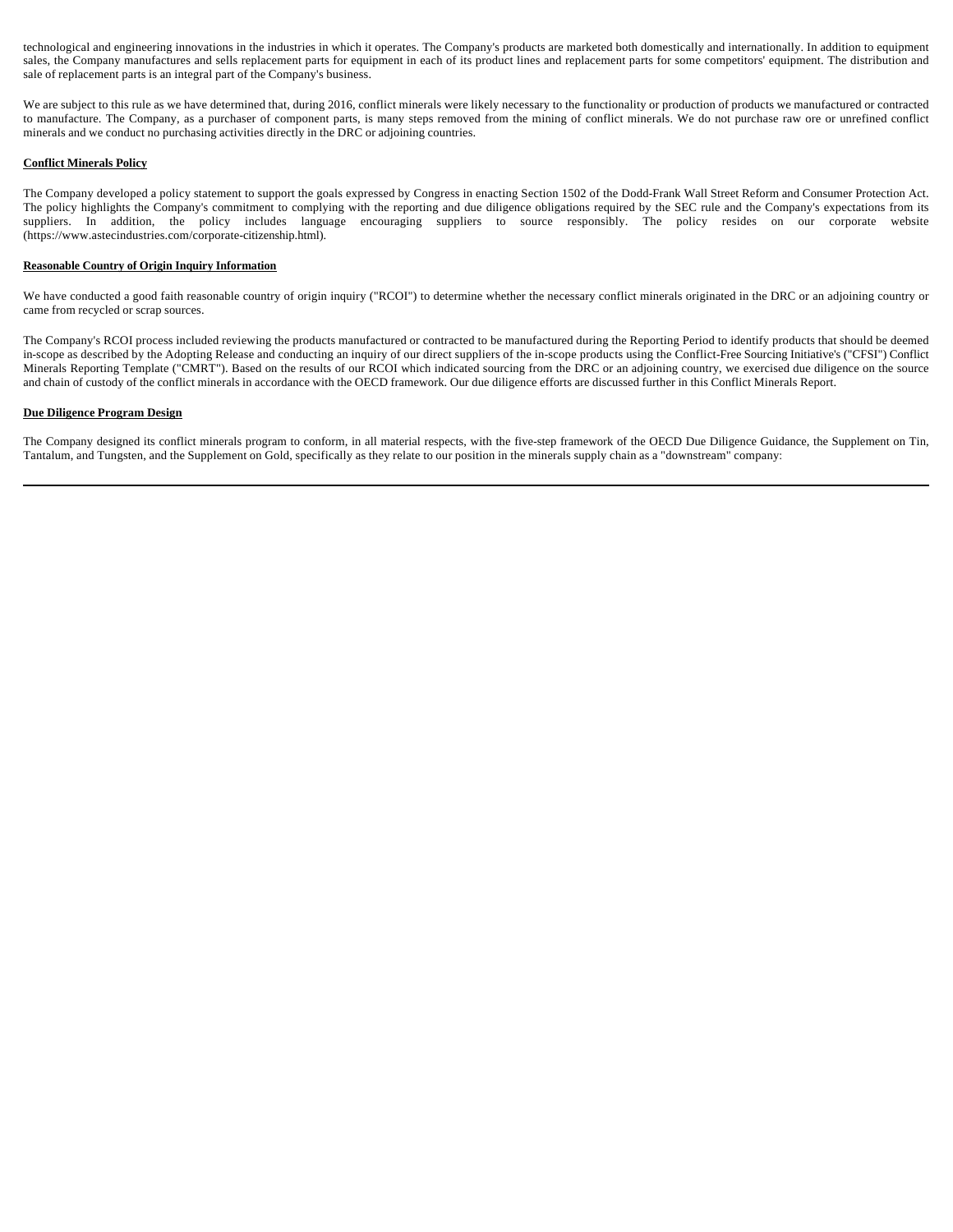- Step 1: Establish strong company management systems<br>Step 2: Identify and assess risks in the supply chain
- Identify and assess risks in the supply chain
- Step 3: Design and implement a strategy to respond to identified risks<br>Step 4: Carry out independent third-party audit of smelter/refiner's due Step 4: Carry out independent third-party audit of smelter/refiner's due diligence practices<br>Step 5: Report annually on supply chain due diligence.
- Report annually on supply chain due diligence.

#### **III. Due Diligence Measures Performed by The Company**

The following describes the measures taken to reasonably determine the country of origin and to exercise due diligence in the mineral supply chain in conformance with the OECD Due Diligence Guidance.

Step 1: Establish strong company management systems

- a. Conflict minerals team The Company established a conflict minerals team that includes individuals from the relevant business units and departments, including compliance, finance, procurement, sales, and legal. The team was structured to include the involvement from those in upper management roles to ensure that critical information, including the Company's conflict minerals policy, reached relevant employees and suppliers.
- b. Conflict minerals policy The Company adopted and published a policy establishing the expectations of our suppliers. The policy resides on our corporate website.
- c. Internal engagement We developed a training program for internal use to educate relevant employees on our conflict minerals program and reporting obligations.
- d. Supplier engagement The Company communicated its conflict minerals policy and provided educational materials to our queried suppliers. Suppliers were provided information on the conflict minerals disclosure requirements as well as recommendations for developing, implementing, and documenting a conflict minerals compliance program. Stakeholders can communicate directly and confidentially with our compliance officer.
- e. Company level grievance mechanism As recommended by the OECD Due Diligence Guidance, the Company has a grievance mechanism in place as a risk-awareness system for conflict minerals issues.
- f. Records management The Company will maintain records relating to our conflict minerals program in accordance with the recommended record retention guidelines of five years.

#### Step 2: Identify and assess risks in the supply chain

#### We performed the following steps as part of our risk assessment process:

a. Identified products in scope – Our conflict minerals team conducted a detailed review of the products manufactured or contracted to be manufactured during the Reporting Period to identify products that should be deemed in-scope as described by the Adopting Release.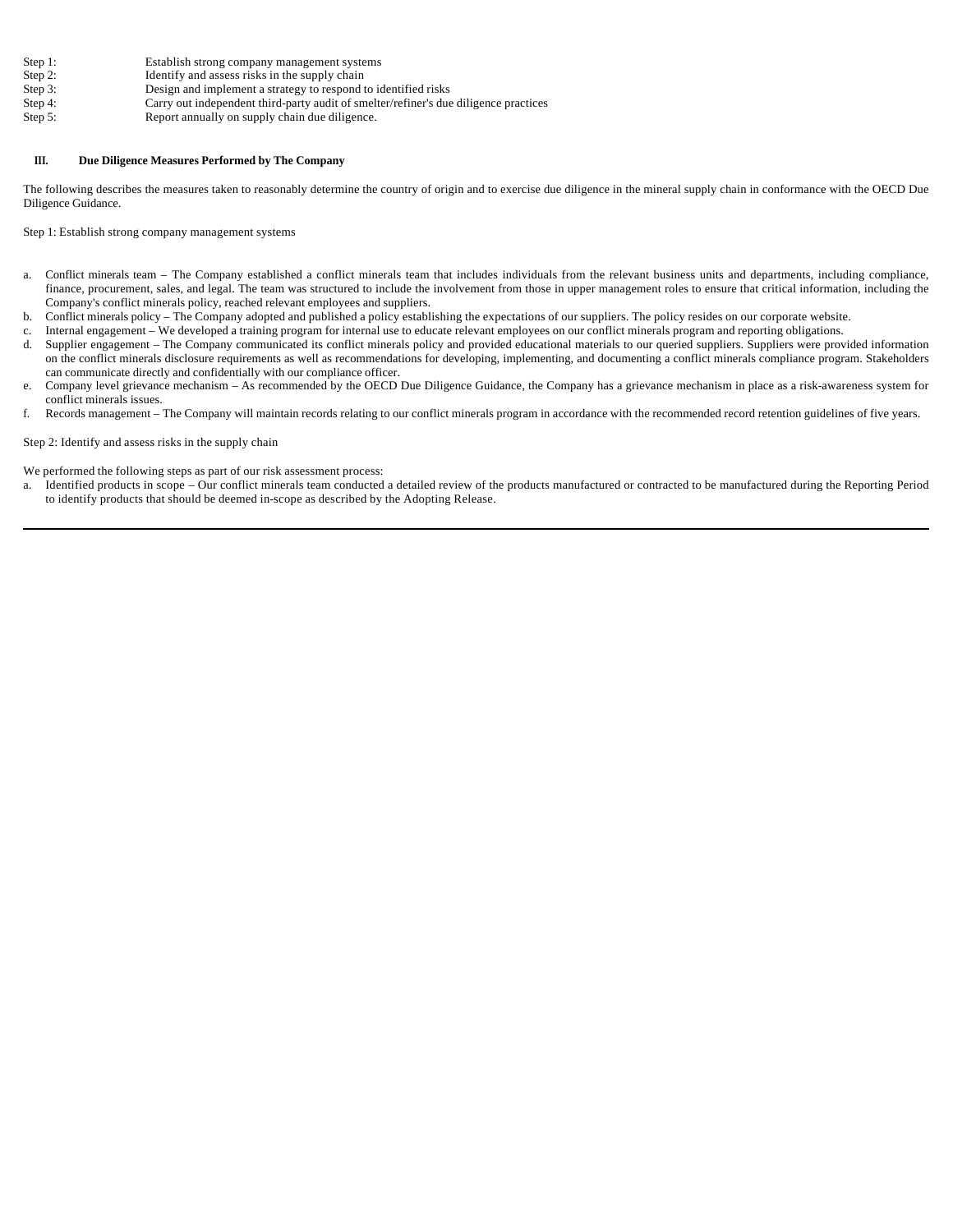- b. Conducted RCOI The Company utilized the industry-developed CMRT to query our suppliers for conflict minerals information. We requested this information from the Tier 1 suppliers who provide materials and components for the products deemed in-scope by our conflict minerals team. We evaluated the responses from the templates submitted by our suppliers to determine our reporting obligation based on this RCOI. See Appendix I for a list of countries of origin identified through the RCOI process.
- c. Completed additional follow-up The Company contacted direct suppliers that did not respond to our request for conflict minerals information by the requested date. We also worked to clarify and validate the accuracy of information provided by our suppliers.
- d. Identified smelters or refiners ("SORs") The Company compiled a list of SORs in our supply chain using our suppliers' responses in their CMRTs. The Company reconciled this list to the list of smelter facilities designated by the CFSI's Conflict-Free Smelter Program. We have provided that list in this report.

Step 3: Design and implement a strategy to respond to identified risks

We performed the following steps as part of our risk management plan:

- a. Designed and implemented a plan The Company used established risk rating criteria to evaluate suppliers based on the responses provided within their CMRT, as well as, any additional documentation furnished to support those responses and the suppliers' due diligence processes. In the coming year, the resulting risk ratings will be used to develop specific supplier outreach and training to address the identified risks and to take corrective actions with suppliers found not in compliance with the Company's conflict minerals policy.
- b. Verified SORs As part of the risk mitigation process, the Company reconciled the list of SORs collected from suppliers to the list of smelter facilities identified by the CFSI's Conflict-Free Smelter Program.

Step 4: Carry out independent third-party audit of smelter/refiner's due diligence practices

The Company is using information provided by independent third party audit programs, including the CFSI, London Bullion Market Association (LBMA), and Responsible Jewelry Council (RJC), to confirm the existence and verify the conflict-free status of SORs identified during our due diligence.

Step 5: Report annually on supply chain due diligence

Accordingly, this Conflict Minerals Report has been filed with the SEC and is available on our website at https://www.astecindustries.com/investor-relations.html.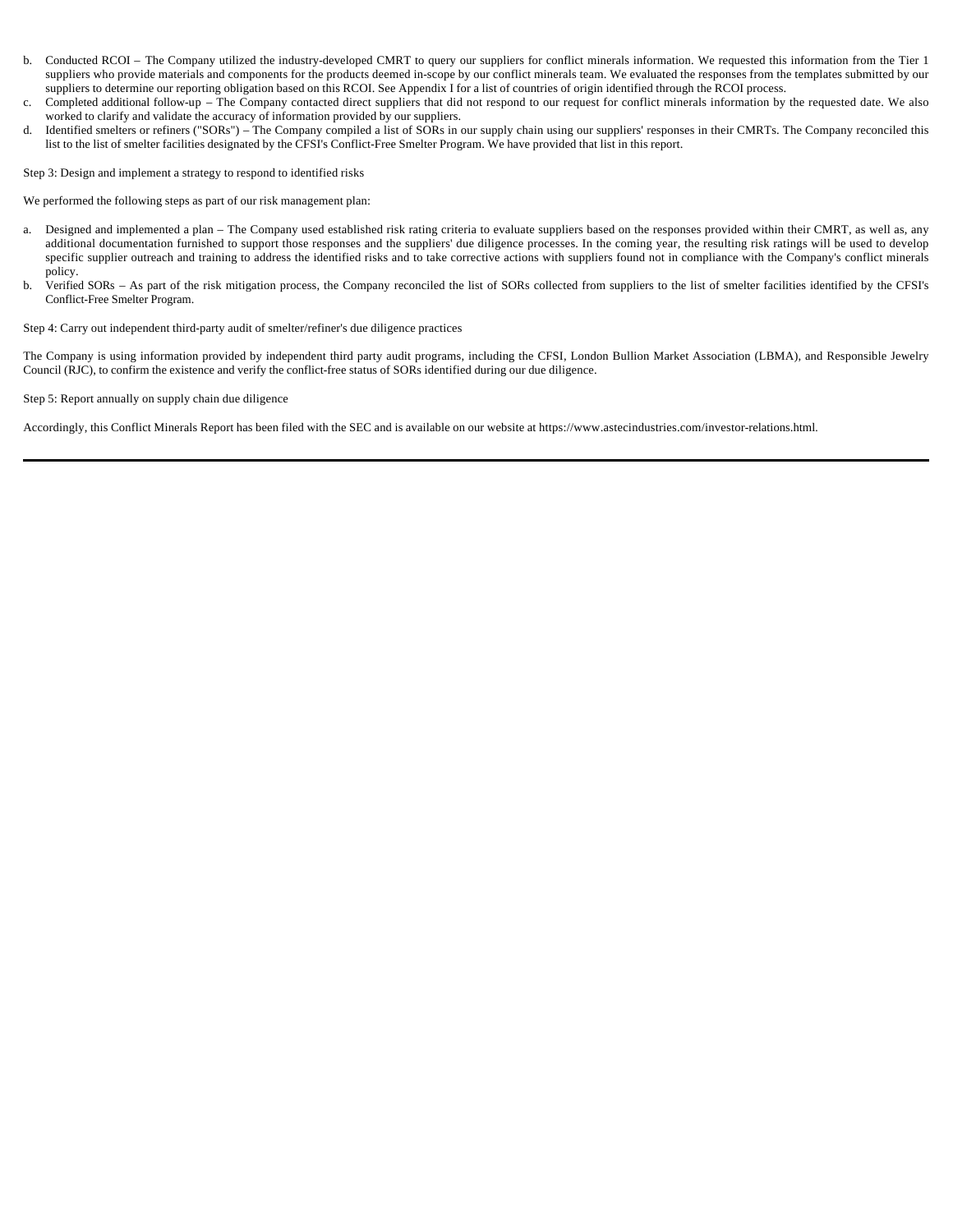### **IV. Product Description; Processing Facilities**

Product Description – The Company's business units have their own management teams and offer different products and services. Since January 1, 2014, the Company's business units have been aggregated into three reportable business segments based upon the nature of the product or services produced, the type of customer for the products, the similarity of economic characteristics, the manner in which management reviews results, and the nature of the production process, among other considerations. The Company's current reportable business segments are (i) Infrastructure Group, (ii) Aggregate and Mining Group and (iii) Energy Group.

Processing Facilities - Based on our due diligence process and the information received from our suppliers, the following facilities were identified by the Company's suppliers as the smelters and refiners of the tin, tantalum, tungsten and/or gold present in and necessary to the functionality of products manufactured by the Company in the calendar year ended December 31, 2016. The information from our suppliers is still evolving and may contain company-level declarations. As such, this smelter list is presented in good faith as the best information we have to date. This list may contain smelters that are not in our supply chain and/or there may be other smelters not yet identified in our due diligence process. We will continue to update the list as our information and the relevant third-party data from CFSI, LBMA, and RJC improves.

| Metal                        | <b>Standard Smelter Name</b>                                    | <b>Country</b>                  | <b>Smelter ID</b> |
|------------------------------|-----------------------------------------------------------------|---------------------------------|-------------------|
| Gold<br>Gold                 | Abington Reldan Metals, LLC                                     | UNITED STATES OF AMERICA        | CID002708         |
|                              | <b>Advanced Chemical Company</b>                                | <b>UNITED STATES OF AMERICA</b> | CID000015         |
| Gold                         | Aida Chemical Industries Co., Ltd.                              | <b>JAPAN</b>                    | CID000019         |
| Gold<br>Gold                 | Allgemeine Gold-und Silberscheideanstalt A.G.                   | <b>GERMANY</b>                  | CID000035         |
|                              | Almalyk Mining and Metallurgical Complex (AMMC)                 | <b>UZBEKISTAN</b>               | CID000041         |
| Gold                         | Argor-Heraeus S.A.                                              | <b>SWITZERLAND</b>              | CID000077         |
| Gold<br>Gold                 | Asaka Riken Co., Ltd.                                           | <b>JAPAN</b>                    | CID000090         |
|                              | Atasay Kuyumculuk Sanayi Ve Ticaret A.S.                        | <b>TURKEY</b>                   | CID000103         |
| Gold                         | <b>AU Traders and Refiners</b>                                  | <b>SOUTH AFRICA</b>             | CID002850         |
| Gold                         | Aurubis AG                                                      | <b>GERMANY</b>                  | CID000113         |
| Gold                         | <b>Bangalore Refinery</b>                                       | <b>INDIA</b>                    | CID002863         |
| Gold                         | Bangko Sentral ng Pilipinas (Central Bank of the Philippines)   | <b>PHILIPPINES</b>              | CID000128         |
| Gold                         | <b>Boliden AB</b>                                               | <b>SWEDEN</b>                   | CID000157         |
| Gold                         | $C.$ Hafner GmbH + Co. KG                                       | <b>GERMANY</b>                  | CID000176         |
| Gold                         | Caridad                                                         | <b>MEXICO</b>                   | CID000180         |
| Gold                         | CCR Refinery - Glencore Canada Corporation                      | <b>CANADA</b>                   | CID000185         |
| Gold<br>Gold                 | Cendres + Metaux S.A                                            | SWITZERLAND                     | CID000189         |
|                              | Chimet S.p.A.                                                   | <b>ITALY</b>                    | CID000233         |
| Gold                         | Chugai Mining                                                   | <b>JAPAN</b>                    | CID000264         |
| Gold<br>Gold                 | Daejin Indus Co., Ltd.                                          | KOREA, PEOPLE'S REPUBLIC OF     | CID000328         |
|                              | Daye Non-Ferrous Metals Mining Ltd.                             | <b>CHINA</b>                    | CID000343         |
| Gold                         | Degussa Sonne / Mond Goldhandel GmbH                            | <b>GERMANY</b>                  | CID002867         |
| Gold<br>Gold                 | DODUCO GmbH                                                     | <b>GERMANY</b>                  | CID000362         |
|                              | Dowa                                                            | <b>JAPAN</b>                    | CID000401         |
| Gold                         | DSC (Do Sung Corporation)                                       | KOREA, PEOPLE'S REPUBLIC OF     | CID000359         |
|                              | Eco-System Recycling Co., Ltd.                                  | <b>JAPAN</b>                    | CID000425         |
| Gold<br>Gold                 | <b>Emirates Gold DMCC</b>                                       | <b>UNITED ARAB EMIRATES</b>     | CID002561         |
| Gold                         | Gansu Seemine Material Hi-Tech Co., Ltd.                        | <b>CHINA</b>                    | CID000522         |
| Gold                         | <b>Geib Refining Corporation</b>                                | UNITED STATES OF AMERICA        | CID002459         |
|                              | Gold Refinery of Zijin Mining Group Co., Ltd.                   | <b>CHINA</b>                    | CID002243         |
| Gold<br>Gold                 | Great Wall Precious Metals Co., Ltd. of CBPM                    | <b>CHINA</b>                    | CID001909         |
| Gold                         | <b>Guangdong Jinding Gold Limited</b>                           | <b>CHINA</b>                    | CID002312         |
| Gold<br>Gold                 | Guoda Safina High-Tech Environmental Refinery Co., Ltd.         | <b>CHINA</b>                    | CID000651         |
|                              | Hangzhou Fuchunjiang Smelting Co., Ltd.                         | <b>CHINA</b>                    | CID000671         |
| Gold                         | Heimerle + Meule GmbH                                           | <b>GERMANY</b>                  | CID000694         |
| Gold                         | Heraeus Metals Hong Kong Ltd.                                   | <b>CHINA</b>                    | CID000707         |
| Gold                         | Heraeus Precious Metals GmbH & Co. KG                           | <b>GERMANY</b>                  | CID000711         |
| Gold                         | Hunan Chenzhou Mining Co., Ltd.                                 | <b>CHINA</b>                    | CID000767         |
|                              | HwaSeong CJ CO., LTD.                                           | KOREA, PEOPLE'S REPUBLIC OF     | CID000778         |
| Gold<br>Gold                 | Inner Mongolia Qiankun Gold and Silver Refinery Share Co., Ltd. | <b>CHINA</b>                    | CID000801         |
| Gold                         | Ishifuku Metal Industry Co., Ltd.                               | <b>JAPAN</b>                    | CID000807         |
| Gold<br>Gold<br>Gold         | <b>Istanbul Gold Refinery</b>                                   | <b>TURKEY</b>                   | CID000814         |
|                              | Japan Mint                                                      | <b>JAPAN</b>                    | CID000823         |
|                              | Jiangxi Copper Co., Ltd.                                        | <b>CHINA</b>                    | CID000855         |
|                              | <b>JSC Ekaterinburg Non-Ferrous Metal Processing Plant</b>      | <b>RUSSIAN FEDERATION</b>       | CID000927         |
| Gold<br>Gold                 | <b>JSC</b> Uralelectromed                                       | <b>RUSSIAN FEDERATION</b>       | CID000929         |
|                              | JX Nippon Mining & Metals Co., Ltd.                             | <b>JAPAN</b>                    | CID000937         |
|                              | Kazakhmys Smelting LLC                                          | <b>KAZAKHSTAN</b>               | CID000956         |
|                              | Kazzinc                                                         | <b>KAZAKHSTAN</b>               | CID000957         |
| Gold<br>Gold<br>Gold<br>Gold | Kennecott Utah Copper LLC                                       | <b>UNITED STATES OF AMERICA</b> | CID000969         |
| Gold                         | KGHM Polska Miedz Spolka Akcyjna                                | <b>POLAND</b>                   | CID002511         |
| Gold                         | Kojima Chemicals Co., Ltd.                                      | <b>JAPAN</b>                    | CID000981         |
| Gold                         | Korea Zinc Co., Ltd.                                            | KOREA, PEOPLE'S REPUBLIC OF     | CID002605         |
| Gold                         | Kyrgyzaltyn JSC                                                 | <b>KYRGYZSTAN</b>               | CID001029         |
|                              | Kyshtym Copper-Electrolytic Plant ZAO                           | <b>RUSSIAN FEDERATION</b>       | CID002865         |
| Gold<br>Gold<br>Gold         | Lingbao Gold Co., Ltd.                                          | <b>CHINA</b>                    | CID001056         |
|                              | Lingbao Jinyuan Tonghui Refinery Co., Ltd.                      | <b>CHINA</b>                    | CID001058         |
|                              | L'Orfebre S.A.                                                  | <b>ANDORRA</b>                  | CID002762         |
| Gold<br>Gold                 | LS-NIKKO Copper Inc.                                            | KOREA, PEOPLE'S REPUBLIC OF     | CID001078         |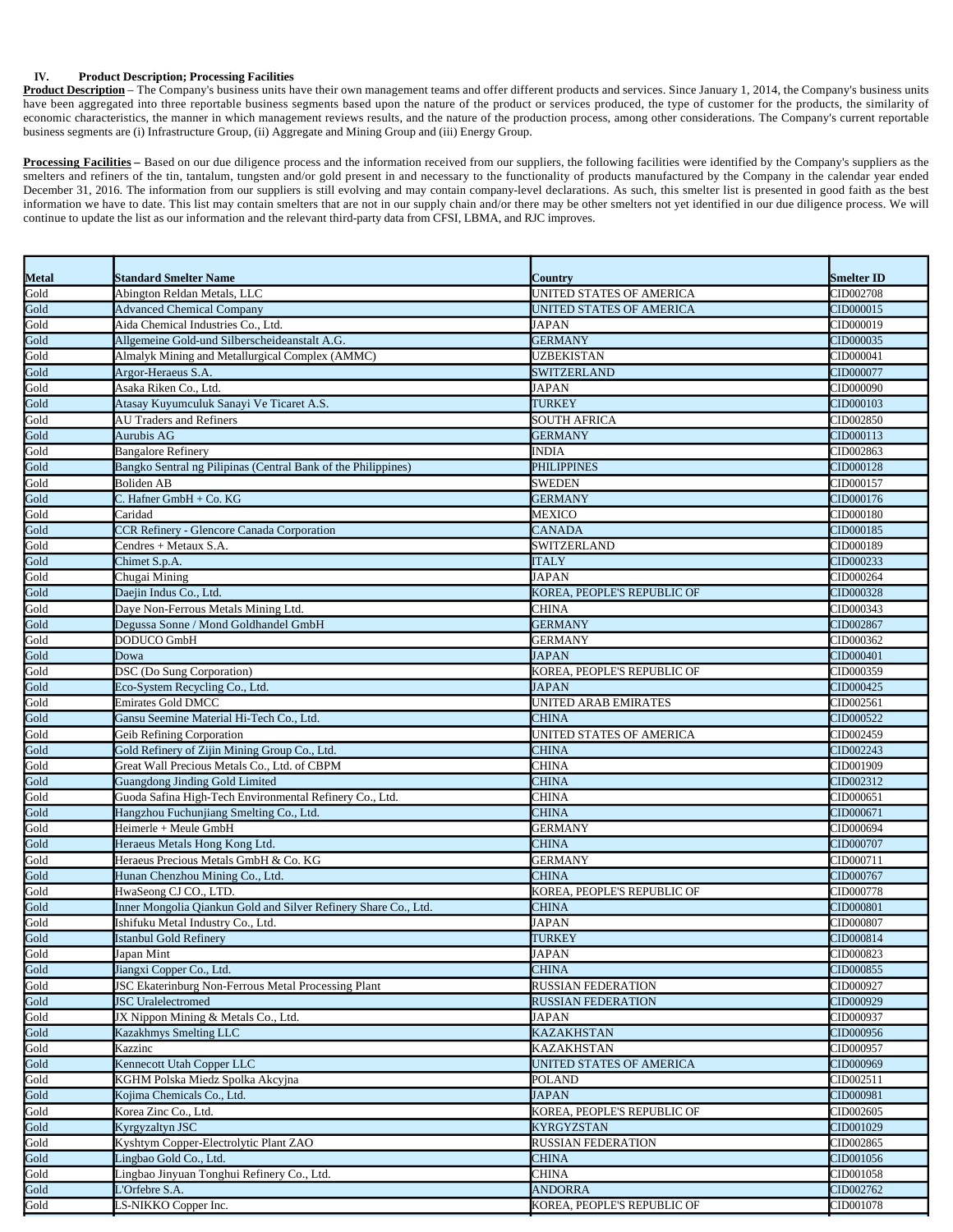| Gold<br>Gold         | Luoyang Zijin Yinhui Gold Refinery Co., Ltd.                                | <b>CHINA</b>                      | CID001093              |
|----------------------|-----------------------------------------------------------------------------|-----------------------------------|------------------------|
|                      | Marsam Metals                                                               | <b>BRAZIL</b>                     | CID002606              |
| Gold                 | Materion                                                                    | UNITED STATES OF AMERICA          | CID001113              |
| Gold                 | Matsuda Sangyo Co., Ltd.                                                    | JAPAN                             | CID001119              |
| Gold                 | Metalurgica Met-Mex Penoles S.A. De C.V.                                    | <b>MEXICO</b>                     | CID001161              |
| Gold                 | Mitsubishi Materials Corporation                                            | JAPAN                             | CID001188              |
| Gold                 | Mitsui Mining and Smelting Co., Ltd.                                        | <b>JAPAN</b>                      | CID001193              |
| Gold                 | MMTC-PAMP India Pvt., Ltd.                                                  | <b>INDIA</b>                      | CID002509              |
| Gold                 | Modeltech Sdn Bhd                                                           | <b>MALAYSIA</b>                   | CID002857              |
| Gold                 | Morris and Watson                                                           | <b>NEW ZEALAND</b>                | CID002282              |
| Gold                 |                                                                             |                                   |                        |
|                      | Morris and Watson Gold Coast                                                | <b>AUSTRALIA</b>                  | CID002866              |
| Gold<br>Gold         | Moscow Special Alloys Processing Plant                                      | <b>RUSSIAN FEDERATION</b>         | CID001204              |
|                      | Nadir Metal Rafineri San. Ve Tic. A.S.                                      | <b>TURKEY</b>                     | CID001220              |
| Gold                 | Navoi Mining and Metallurgical Combinat                                     | <b>UZBEKISTAN</b>                 | CID001236              |
| Gold<br>Gold         | Nihon Material Co., Ltd.                                                    | <b>JAPAN</b>                      | CID001259              |
|                      | Ogussa Osterreichische Gold- und Silber-Scheideanstalt GmbH                 | <b>AUSTRIA</b>                    | CID002779              |
| Gold                 | Ohura Precious Metal Industry Co., Ltd.                                     | <b>JAPAN</b>                      | CID001325              |
| Gold                 | OJSC "The Gulidov Krasnoyarsk Non-Ferrous Metals Plant" (OJSC Krastsvetmet) | <b>RUSSIAN FEDERATION</b>         | CID001326              |
| Gold                 | <b>OJSC Novosibirsk Refinery</b>                                            | <b>RUSSIAN FEDERATION</b>         | CID000493              |
| Gold                 | PAMP S.A.                                                                   | <b>SWITZERLAND</b>                | CID001352              |
| Gold                 | Pease & Curren                                                              | UNITED STATES OF AMERICA          | CID002872              |
| Gold                 | Penglai Penggang Gold Industry Co., Ltd.                                    | CHINA                             | CID001362              |
| Gold                 | Prioksky Plant of Non-Ferrous Metals                                        | <b>RUSSIAN FEDERATION</b>         | CID001386              |
| Gold                 | PT Aneka Tambang (Persero) Tbk                                              | <b>INDONESIA</b>                  | CID001397              |
| Gold                 | PX Precinox S.A.                                                            | <b>SWITZERLAND</b>                | CID001498              |
| Gold                 | Rand Refinery (Pty) Ltd.                                                    | <b>SOUTH AFRICA</b>               | CID001512              |
| Gold                 | Remondis Argentia B.V.                                                      | <b>NETHERLANDS</b>                | CID002582              |
| Gold                 | Republic Metals Corporation                                                 | UNITED STATES OF AMERICA          | CID002510              |
| Gold                 | <b>Royal Canadian Mint</b>                                                  | <b>CANADA</b>                     | CID001534              |
| Gold                 |                                                                             | <b>FRANCE</b>                     |                        |
|                      | SAAMP                                                                       |                                   | CID002761              |
| Gold                 | Sabin Metal Corp.                                                           | UNITED STATES OF AMERICA          | CID001546              |
| Gold                 | SAFINA A.S.                                                                 | <b>CZECH REPUBLIC</b>             | CID002290              |
| Gold                 | Sai Refinery                                                                | <b>INDIA</b>                      | CID002853              |
| Gold<br>Gold         | <b>Samduck Precious Metals</b>                                              | KOREA, PEOPLE'S REPUBLIC OF       | CID001555              |
|                      | Samwon Metals Corp.                                                         | KOREA, PEOPLE'S REPUBLIC OF       | CID001562              |
| Gold                 | SAXONIA Edelmetalle GmbH                                                    | <b>GERMANY</b>                    | CID002777              |
| Gold                 | Schone Edelmetaal B.V.                                                      | <b>NETHERLANDS</b>                | CID001573              |
| Gold                 | SEMPSA Joyeria Plateria S.A.                                                | <b>SPAIN</b>                      | CID001585              |
| Gold                 | Shandong Tiancheng Biological Gold Industrial Co., Ltd.                     | <b>CHINA</b>                      | CID001619              |
| Gold                 | Shandong Zhaojin Gold & Silver Refinery Co., Ltd.                           | <b>CHINA</b>                      | CID001622              |
| Gold                 | Sichuan Tianze Precious Metals Co., Ltd.                                    | <b>CHINA</b>                      | CID001736              |
| Gold                 | Singway Technology Co., Ltd.                                                | TAIWAN, PROVINCE OF CHINA         | CID002516              |
| Gold                 | So Accurate Group, Inc.                                                     | UNITED STATES OF AMERICA          | CID001754              |
| Gold                 | SOE Shyolkovsky Factory of Secondary Precious Metals                        | <b>RUSSIAN FEDERATION</b>         | CID001756              |
| Gold<br>Gold         | Solar Applied Materials Technology Corp.                                    | TAIWAN, PROVINCE OF CHINA         | CID001761              |
|                      | Sumitomo Metal Mining Co., Ltd.                                             | JAPAN                             | CID001798              |
| Gold                 | SungEel HiTech                                                              | KOREA, PEOPLE'S REPUBLIC OF       | CID002918              |
|                      |                                                                             |                                   |                        |
|                      |                                                                             | <b>ITALY</b>                      | CID002580              |
| Gold                 | T.C.A S.p.A                                                                 | <b>JAPAN</b>                      | CID001875              |
| Gold                 | Tanaka Kikinzoku Kogyo K.K.                                                 |                                   |                        |
| Gold                 | The Refinery of Shandong Gold Mining Co., Ltd.<br>Tokuriki Honten Co., Ltd. | <b>CHINA</b><br><b>JAPAN</b>      | CID001916<br>CID001938 |
| Gold                 |                                                                             | <b>CHINA</b>                      | CID001947              |
| Gold                 | Tongling Nonferrous Metals Group Co., Ltd.                                  |                                   |                        |
| Gold                 | TOO Tau-Ken-Altyn                                                           | <b>KAZAKHSTAN</b>                 | CID002615              |
| Gold                 | Torecom                                                                     | KOREA, PEOPLE'S REPUBLIC OF       | CID001955              |
| Gold                 | Umicore Brasil Ltda.                                                        | <b>BRAZIL</b>                     | CID001977              |
| Gold                 | Umicore Precious Metals Thailand                                            | THAILAND                          | CID002314              |
| Gold                 | Umicore S.A. Business Unit Precious Metals Refining                         | <b>BELGIUM</b>                    | CID001980              |
| Gold                 | United Precious Metal Refining, Inc.                                        | UNITED STATES OF AMERICA          | CID001993              |
| Gold                 | Valcambi S.A.                                                               | <b>SWITZERLAND</b>                | CID002003              |
| Gold                 | Western Australian Mint (T/a The Perth Mint)                                | AUSTRALIA                         | CID002030              |
| Gold                 | <b>WIELAND Edelmetalle GmbH</b>                                             | <b>GERMANY</b>                    | CID002778              |
| Gold                 | Yamamoto Precious Metal Co., Ltd.                                           | JAPAN                             | CID002100              |
| Gold                 | Yokohama Metal Co., Ltd.                                                    | <b>JAPAN</b>                      | CID002129              |
| Gold                 | Zhongyuan Gold Smelter of Zhongjin Gold Corporation                         | <b>CHINA</b>                      | CID002224              |
| Tantalum             | Changsha South Tantalum Niobium Co., Ltd.                                   | <b>CHINA</b>                      | CID000211              |
| Tantalum             | Conghua Tantalum and Niobium Smeltry                                        | CHINA                             | CID000291              |
| Tantalum             | <b>D Block Metals, LLC</b>                                                  | UNITED STATES OF AMERICA          | CID002504              |
| Tantalum             | Duoluoshan                                                                  | CHINA                             | CID000410              |
| Tantalum             | Exotech Inc.                                                                | UNITED STATES OF AMERICA          | CID000456              |
| Tantalum             | F&X Electro-Materials Ltd.                                                  | CHINA                             | CID000460              |
| Tantalum             | FIR Metals & Resource Ltd.                                                  | <b>CHINA</b>                      | CID002505              |
| Tantalum             | Global Advanced Metals Aizu                                                 | <b>JAPAN</b>                      | CID002558              |
| Tantalum             | <b>Global Advanced Metals Boyertown</b>                                     | UNITED STATES OF AMERICA          | CID002557              |
| Tantalum             | Guangdong Zhiyuan New Material Co., Ltd.                                    | <b>CHINA</b>                      | CID000616              |
| Tantalum<br>Tantalum | H.C. Starck Co., Ltd.                                                       | <b>THAILAND</b><br><b>GERMANY</b> | CID002544<br>CID002547 |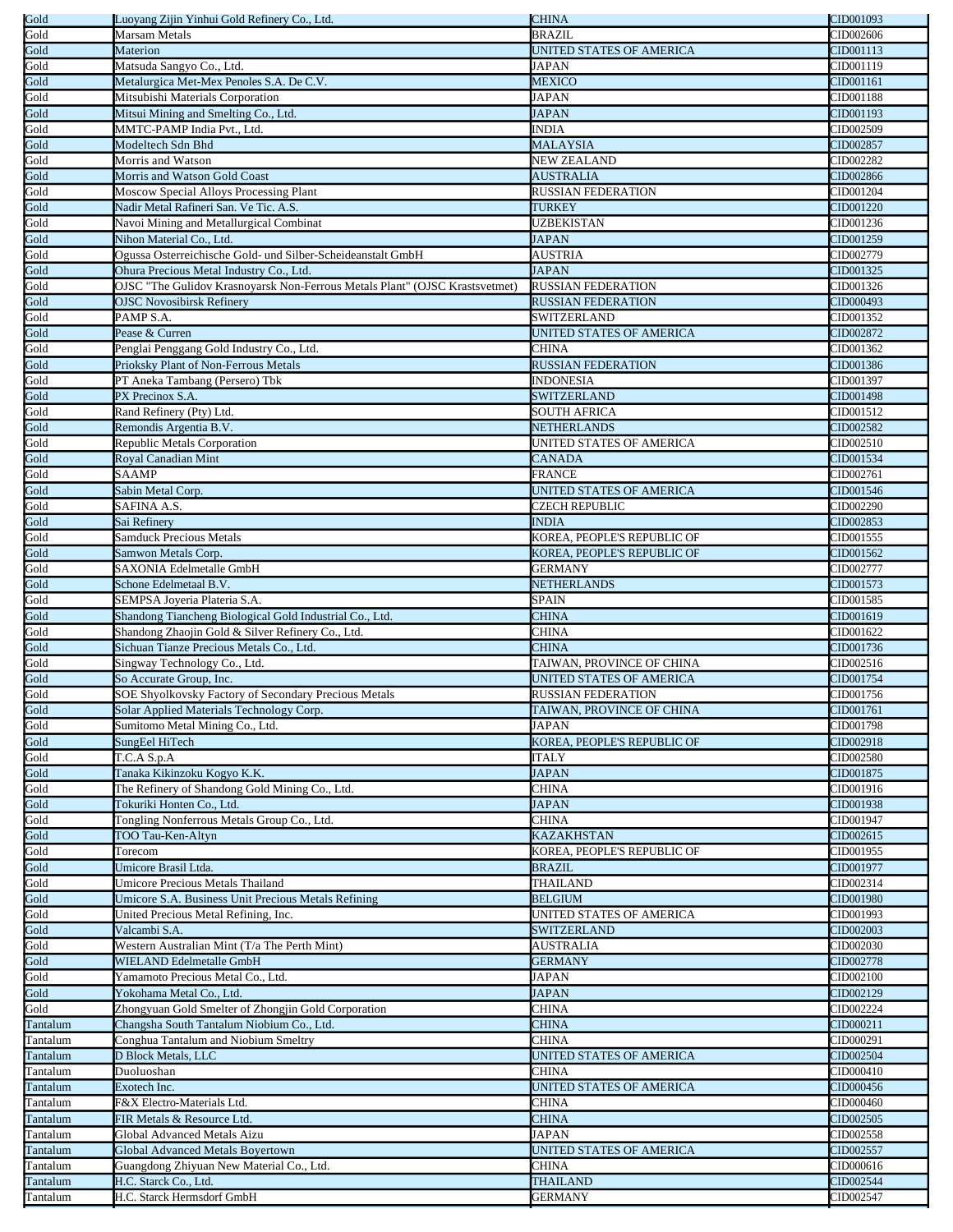| Tantalum   | H.C. Starck Inc.                                                              | UNITED STATES OF AMERICA                   | CID002548 |
|------------|-------------------------------------------------------------------------------|--------------------------------------------|-----------|
| Tantalum   | H.C. Starck Ltd.                                                              | JAPAN                                      | CID002549 |
| Tantalum   | H.C. Starck Smelting GmbH & Co. KG                                            | <b>GERMANY</b>                             | CID002550 |
| Tantalum   | H.C. Starck Tantalum and Niobium GmbH                                         | <b>GERMANY</b>                             | CID002545 |
| Tantalum   | Hengyang King Xing Lifeng New Materials Co., Ltd.                             | <b>CHINA</b>                               | CID002492 |
| Tantalum   | Hi-Temp Specialty Metals, Inc.                                                | UNITED STATES OF AMERICA                   | CID000731 |
| Tantalum   | Jiangxi Dinghai Tantalum & Niobium Co., Ltd.                                  | <b>CHINA</b>                               | CID002512 |
| Tantalum   | Jiangxi Tuohong New Raw Material                                              | CHINA                                      | CID002842 |
|            |                                                                               |                                            |           |
| Tantalum   | JiuJiang JinXin Nonferrous Metals Co., Ltd.                                   | <b>CHINA</b>                               | CID000914 |
| Tantalum   | Jiujiang Nonferrous Metals Smelting Company Limited                           | <b>CHINA</b>                               | CID000917 |
| Tantalum   | Jiujiang Zhongao Tantalum & Niobium Co., Ltd.                                 | <b>CHINA</b>                               | CID002506 |
| Tantalum   | <b>KEMET Blue Metals</b>                                                      | MEXICO                                     | CID002539 |
| Tantalum   | <b>KEMET Blue Powder</b>                                                      | UNITED STATES OF AMERICA                   | CID002568 |
| Tantalum   | King-Tan Tantalum Industry Ltd.                                               | <b>CHINA</b>                               | CID000973 |
| Tantalum   | <b>SM Brasil S.A.</b>                                                         | <b>BRAZIL</b>                              | CID001076 |
| Tantalum   | Metallurgical Products India Pvt., Ltd.                                       | <b>INDIA</b>                               | CID001163 |
|            |                                                                               |                                            |           |
| Tantalum   | Mineracao Taboca S.A.                                                         | <b>BRAZIL</b>                              | CID001175 |
| Tantalum   | Mitsui Mining and Smelting Co., Ltd.                                          | <b>JAPAN</b>                               | CID001192 |
| Tantalum   | Ningxia Orient Tantalum Industry Co., Ltd.                                    | <b>CHINA</b>                               | CID001277 |
| Tantalum   | <b>NPM Silmet AS</b>                                                          | <b>ESTONIA</b>                             | CID001200 |
| Tantalum   | Power Resources Ltd.                                                          | MACEDONIA, THE FORMER YUGOSLAV REPUBLIC OF | CID002847 |
| Tantalum   | <b>OuantumClean</b>                                                           | UNITED STATES OF AMERICA                   | CID001508 |
| Tantalum   | Resind Industria e Comercio Ltda.                                             | <b>BRAZIL</b>                              | CID002707 |
| Tantalum   | RFH Tantalum Smeltry Co., Ltd.                                                | CHINA                                      | CID001522 |
| Tantalum   | Solikamsk Magnesium Works OAO                                                 | <b>RUSSIAN FEDERATION</b>                  | CID001769 |
|            | Taki Chemical Co., Ltd.                                                       | <b>JAPAN</b>                               |           |
| Tantalum   |                                                                               |                                            | CID001869 |
| Tantalum   | <b>Telex Metals</b>                                                           | UNITED STATES OF AMERICA                   | CID001891 |
| Tantalum   | Ulba Metallurgical Plant JSC                                                  | KAZAKHSTAN                                 | CID001969 |
| Tantalum   | XinXing HaoRong Electronic Material Co., Ltd.                                 | <b>CHINA</b>                               | CID002508 |
| Tantalum   | Yichun Jin Yang Rare Metal Co., Ltd.                                          | CHINA                                      | CID002307 |
| Tantalum   | Zhuzhou Cemented Carbide Group Co., Ltd.                                      | CHINA                                      | CID002232 |
| Tin        | Alpha                                                                         | UNITED STATES OF AMERICA                   | CID000292 |
| Tin        | An Thai Minerals Co., Ltd.                                                    | <b>VIET NAM</b>                            | CID002825 |
| Tin        | An Vinh Joint Stock Mineral Processing Company                                | <b>VIET NAM</b>                            | CID002703 |
| Tin        |                                                                               |                                            |           |
|            | China Tin Group Co., Ltd.                                                     | <b>CHINA</b>                               | CID001070 |
| Tin        | CNMC (Guangxi) PGMA Co., Ltd.                                                 | <b>CHINA</b>                               | CID000278 |
| Tin        | Cooperativa Metalurgica de Rondonia Ltda.                                     | <b>BRAZIL</b>                              | CID000295 |
| Tin        | CV Ayi Jaya                                                                   | <b>INDONESIA</b>                           | CID002570 |
| Tin        | CV Dua Sekawan                                                                | <b>INDONESIA</b>                           | CID002592 |
| Tin        | CV Gita Pesona                                                                | <b>INDONESIA</b>                           | CID000306 |
| Tin        | CV Serumpun Sebalai                                                           | <b>INDONESIA</b>                           | CID000313 |
| Tin        | CV Tiga Sekawan                                                               | <b>INDONESIA</b>                           | CID002593 |
| Tin        | <b>CV United Smelting</b>                                                     | <b>INDONESIA</b>                           | CID000315 |
| Tin        |                                                                               |                                            |           |
|            | CV Venus Inti Perkasa                                                         | <b>INDONESIA</b>                           | CID002455 |
| Tin<br>Tin | Dowa                                                                          | <b>JAPAN</b>                               | CID000402 |
|            | Electro-Mechanical Facility of the Cao Bang Minerals & Metallurgy Joint Stock | <b>VIET NAM</b>                            | CID002572 |
|            | Company                                                                       |                                            |           |
| Tin        | <b>EM Vinto</b>                                                               | BOLIVIA (PLURINATIONAL STATE OF)           | CID000438 |
| Tin        | Estanho de Rondonia S.A.                                                      | <b>BRAZIL</b>                              | CID000448 |
| Tin        | Fenix Metals                                                                  | <b>POLAND</b>                              | CID000468 |
| Tin        | Gejiu Fengming Metallurgy Chemical Plant                                      | <b>CHINA</b>                               | CID002848 |
| Tin        | Gejiu Jinye Mineral Company                                                   | <b>CHINA</b>                               | CID002859 |
| Tin        |                                                                               |                                            |           |
|            |                                                                               |                                            |           |
|            | Gejiu Kai Meng Industry and Trade LLC                                         | <b>CHINA</b>                               | CID000942 |
| Tin        | Gejiu Non-Ferrous Metal Processing Co., Ltd.                                  | <b>CHINA</b>                               | CID000538 |
| Tin        | Gejiu Yunxin Nonferrous Electrolysis Co., Ltd.                                | CHINA                                      | CID001908 |
| Tin        | Gejiu Zili Mining And Metallurgy Co., Ltd.                                    | <b>CHINA</b>                               | CID000555 |
| Tin        | Guanyang Guida Nonferrous Metal Smelting Plant                                | <b>CHINA</b>                               | CID002849 |
| Tin        | HuiChang Hill Tin Industry Co., Ltd.                                          | <b>CHINA</b>                               | CID002844 |
| Tin        | Huichang Jinshunda Tin Co., Ltd.                                              | <b>CHINA</b>                               | CID000760 |
|            |                                                                               |                                            |           |
| Tin        | Jiangxi Ketai Advanced Material Co., Ltd.                                     | <b>CHINA</b>                               | CID000244 |
| Tin        | Magnu's Minerais Metais e Ligas Ltda.                                         | <b>BRAZIL</b>                              | CID002468 |
| Tin        | Malaysia Smelting Corporation (MSC)                                           | <b>MALAYSIA</b>                            | CID001105 |
| Tin        | Melt Metais e Ligas S.A.                                                      | <b>BRAZIL</b>                              | CID002500 |
| Tin        | Metallic Resources, Inc.                                                      | UNITED STATES OF AMERICA                   | CID001142 |
| Tin        | Metallo Belgium N.V.                                                          | <b>BELGIUM</b>                             | CID002773 |
| Tin        | Metallo Spain S.L.U.                                                          | <b>SPAIN</b>                               | CID002774 |
| Tin        | Mineracao Taboca S.A.                                                         | <b>BRAZIL</b>                              | CID001173 |
|            | Minsur                                                                        | <b>PERU</b>                                | CID001182 |
| Tin        |                                                                               |                                            |           |
| Tin        | Mitsubishi Materials Corporation                                              | <b>JAPAN</b>                               | CID001191 |
| Tin        | Modeltech Sdn Bhd                                                             | <b>MALAYSIA</b>                            | CID002858 |
| Tin        | Nankang Nanshan Tin Manufactory Co., Ltd.                                     | <b>CHINA</b>                               | CID001231 |
| Tin        | Nghe Tinh Non-Ferrous Metals Joint Stock Company                              | <b>VIET NAM</b>                            | CID002573 |
| Tin        | O.M. Manufacturing (Thailand) Co., Ltd.                                       | <b>THAILAND</b>                            | CID001314 |
| Tin        | O.M. Manufacturing Philippines, Inc.                                          | <b>PHILIPPINES</b>                         | CID002517 |
| Tin        | Operaciones Metalurgical S.A.                                                 | <b>BOLIVIA (PLURINATIONAL STATE OF)</b>    | CID001337 |
| Tin<br>Tin | PT Aries Kencana Sejahtera                                                    | <b>INDONESIA</b>                           | CID000309 |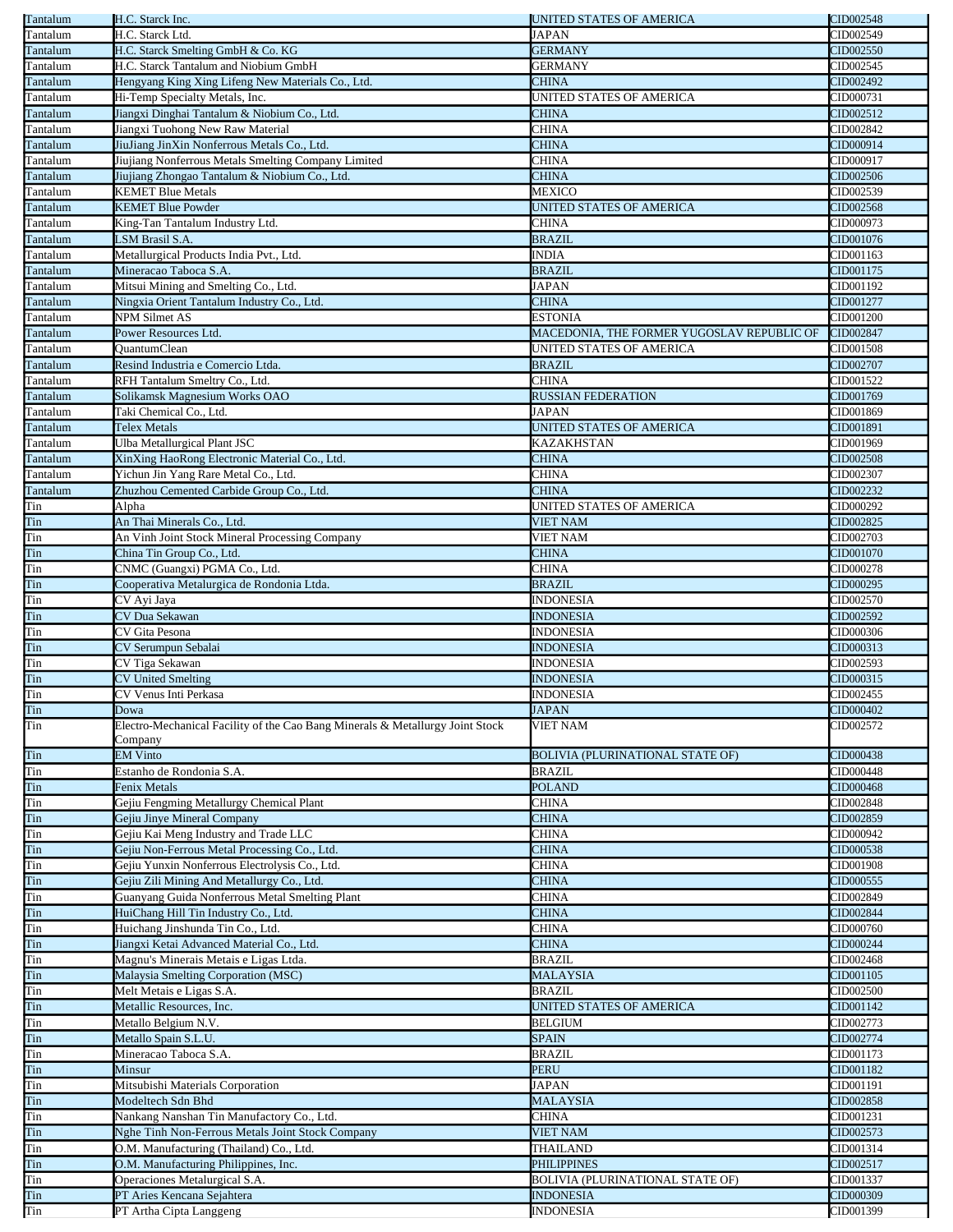| Tin                                          | PT ATD Makmur Mandiri Jaya                                                    | <b>INDONESIA</b>             | CID002503 |
|----------------------------------------------|-------------------------------------------------------------------------------|------------------------------|-----------|
| Tin                                          | PT Babel Inti Perkasa                                                         | <b>INDONESIA</b>             | CID001402 |
| Tin                                          | PT Bangka Prima Tin                                                           | INDONESIA                    | CID002776 |
| Tin                                          | PT Bangka Tin Industry                                                        | <b>INDONESIA</b>             | CID001419 |
| Tin                                          | PT Belitung Industri Sejahtera                                                | <b>INDONESIA</b>             | CID001421 |
| Tin                                          | PT Bukit Timah                                                                | <b>INDONESIA</b>             | CID001428 |
| T <sub>in</sub>                              | PT DS Jaya Abadi                                                              | <b>INDONESIA</b>             | CID001434 |
| Tin                                          | PT Eunindo Usaha Mandiri                                                      | INDONESIA                    | CID001438 |
| Tin                                          | PT Inti Stania Prima                                                          | <b>INDONESIA</b>             | CID002530 |
| Tin                                          | PT Karimun Mining                                                             | <b>INDONESIA</b>             | CID001448 |
|                                              | PT Kijang Jaya Mandiri                                                        | <b>INDONESIA</b>             | CID002829 |
| Tin                                          | PT Lautan Harmonis Sejahtera                                                  | <b>INDONESIA</b>             |           |
| Tin                                          |                                                                               |                              | CID002870 |
| Tin                                          | PT Menara Cipta Mulia                                                         | <b>INDONESIA</b>             | CID002835 |
| Tin                                          | PT Mitra Stania Prima                                                         | INDONESIA                    | CID001453 |
| Tin                                          | PT O.M. Indonesia                                                             | INDONESIA                    | CID002757 |
| Tin                                          | PT Panca Mega Persada                                                         | INDONESIA                    | CID001457 |
| Tin                                          | PT Prima Timah Utama                                                          | <b>INDONESIA</b>             | CID001458 |
| Tin                                          | PT Refined Bangka Tin                                                         | INDONESIA                    | CID001460 |
| Tin                                          | PT Sariwiguna Binasentosa                                                     | <b>INDONESIA</b>             | CID001463 |
| Tin                                          | PT Stanindo Inti Perkasa                                                      | <b>INDONESIA</b>             | CID001468 |
| Tin                                          | PT Sukses Inti Makmur                                                         | <b>INDONESIA</b>             | CID002816 |
| Tin                                          | PT Sumber Jaya Indah                                                          | INDONESIA                    | CID001471 |
| T <sub>in</sub>                              | PT Timah (Persero) Tbk Kundur                                                 | <b>INDONESIA</b>             | CID001477 |
| Tin                                          | PT Timah (Persero) Tbk Mentok                                                 | <b>INDONESIA</b>             | CID001482 |
| Tin                                          | PT Tinindo Inter Nusa                                                         | <b>INDONESIA</b>             | CID001490 |
| Tin                                          | PT Tommy Utama                                                                | <b>INDONESIA</b>             | CID001493 |
| Tin                                          | Resind Industria e Comercio Ltda.                                             | <b>BRAZIL</b>                | CID002706 |
| Tin                                          | Rui Da Hung                                                                   | TAIWAN, PROVINCE OF CHINA    | CID001539 |
| Tin                                          | Soft Metais Ltda.                                                             | <b>BRAZIL</b>                | CID001758 |
| Tin                                          | Super Ligas                                                                   | BRAZIL                       | CID002756 |
| Tin                                          | Thaisarco                                                                     | <b>THAILAND</b>              | CID001898 |
| Tin                                          | Tuyen Quang Non-Ferrous Metals Joint Stock Company                            | <b>VIET NAM</b>              | CID002574 |
| Tin                                          | VQB Mineral and Trading Group JSC                                             | <b>VIET NAM</b>              | CID002015 |
| Tin                                          | White Solder Metalurgia e Mineracao Ltda.                                     | BRAZIL                       | CID002036 |
| Tin                                          | Yunnan Chengfeng Non-ferrous Metals Co., Ltd.                                 | <b>CHINA</b>                 | CID002158 |
| Tungsten                                     | A.L.M.T. TUNGSTEN Corp.                                                       | <b>JAPAN</b>                 | CID000004 |
| Tungsten                                     | <b>ACL Metais Eireli</b>                                                      | <b>BRAZIL</b>                | CID002833 |
|                                              |                                                                               |                              |           |
| Tungsten                                     | Asia Tungsten Products Vietnam Ltd.                                           | VIET NAM                     | CID002502 |
| Tungsten                                     | Chenzhou Diamond Tungsten Products Co., Ltd.                                  | <b>CHINA</b>                 | CID002513 |
| Tungsten                                     | Chongyi Zhangyuan Tungsten Co., Ltd.                                          | <b>CHINA</b>                 | CID000258 |
| Tungsten                                     | Dayu Weiliang Tungsten Co., Ltd.                                              | <b>CHINA</b>                 | CID000345 |
| Tungsten                                     | Fujian Jinxin Tungsten Co., Ltd.                                              | <b>CHINA</b>                 | CID000499 |
| Tungsten                                     | Ganzhou Haichuang Tungsten Co., Ltd.                                          | <b>CHINA</b>                 | CID002645 |
| Tungsten                                     | Ganzhou Huaxing Tungsten Products Co., Ltd.                                   | CHINA                        | CID000875 |
| Tungsten                                     |                                                                               |                              | CID002315 |
| Tungsten                                     | Ganzhou Jiangwu Ferrotungsten Co., Ltd.<br>Ganzhou Seadragon W & Mo Co., Ltd. | <b>CHINA</b><br><b>CHINA</b> | CID002494 |
| Tungsten                                     | Ganzhou Yatai Tungsten Co., Ltd.                                              | <b>CHINA</b>                 | CID002536 |
| Tungsten                                     | Global Tungsten & Powders Corp.                                               | UNITED STATES OF AMERICA     | CID000568 |
| Tungsten                                     | Guangdong Xianglu Tungsten Co., Ltd.                                          | <b>CHINA</b>                 | CID000218 |
| Tungsten                                     | H.C. Starck Smelting GmbH & Co. KG                                            | <b>GERMANY</b>               | CID002542 |
|                                              | H.C. Starck Tungsten GmbH                                                     | <b>GERMANY</b>               | CID002541 |
| Tungsten<br>Tungsten                         | Hunan Chenzhou Mining Co., Ltd.                                               | CHINA                        | CID000766 |
| Tungsten                                     | Hunan Chuangda Vanadium Tungsten Co., Ltd. Wuji                               | <b>CHINA</b>                 | CID002579 |
| Tungsten                                     | Hunan Chunchang Nonferrous Metals Co., Ltd.                                   | <b>CHINA</b>                 | CID000769 |
| Tungsten                                     | Hydrometallurg, JSC                                                           | <b>RUSSIAN FEDERATION</b>    | CID002649 |
|                                              | Japan New Metals Co., Ltd.                                                    | JAPAN                        | CID000825 |
| Tungsten                                     | Jiangwu H.C. Starck Tungsten Products Co., Ltd.                               | <b>CHINA</b>                 | CID002551 |
| Tungsten                                     | Jiangxi Dayu Longxintai Tungsten Co., Ltd.                                    | <b>CHINA</b>                 | CID002647 |
|                                              | Jiangxi Gan Bei Tungsten Co., Ltd.                                            | <b>CHINA</b>                 | CID002321 |
|                                              | Jiangxi Minmetals Gao'an Non-ferrous Metals Co., Ltd.                         | CHINA                        | CID002313 |
| Tungsten<br>Tungsten<br>Tungsten<br>Tungsten | Jiangxi Tonggu Non-ferrous Metallurgical & Chemical Co., Ltd.                 | <b>CHINA</b>                 | CID002318 |
| Tungsten                                     | Jiangxi Xinsheng Tungsten Industry Co., Ltd.                                  | <b>CHINA</b>                 | CID002317 |
| Tungsten                                     | Jiangxi Xiushui Xianggan Nonferrous Metals Co., Ltd.                          | <b>CHINA</b>                 | CID002535 |
| Tungsten                                     | Jiangxi Yaosheng Tungsten Co., Ltd.                                           | <b>CHINA</b>                 | CID002316 |
| Tungsten                                     | Kennametal Fallon                                                             | UNITED STATES OF AMERICA     | CID000966 |
|                                              | Kennametal Huntsville                                                         | UNITED STATES OF AMERICA     | CID000105 |
|                                              | Malipo Haiyu Tungsten Co., Ltd.                                               | <b>CHINA</b>                 | CID002319 |
| Tungsten<br>Tungsten<br>Tungsten             | Moliren Ltd.                                                                  | <b>RUSSIAN FEDERATION</b>    | CID002845 |
| Tungsten                                     | Niagara Refining LLC                                                          | UNITED STATES OF AMERICA     | CID002589 |
| Tungsten                                     | Nui Phao H.C. Starck Tungsten Chemicals Manufacturing LLC                     | VIET NAM                     | CID002543 |
| Tungsten                                     | Philippine Chuangxin Industrial Co., Inc.                                     | <b>PHILIPPINES</b>           | CID002827 |
| Tungsten                                     | South-East Nonferrous Metal Company Limited of Hengyang City                  | CHINA                        | CID002815 |
| Tungsten                                     | Tejing (Vietnam) Tungsten Co., Ltd.                                           | <b>VIET NAM</b>              | CID001889 |
| Tungsten                                     | Unecha Refractory metals plant                                                | <b>RUSSIAN FEDERATION</b>    | CID002724 |
| Tungsten                                     | Vietnam Youngsun Tungsten Industry Co., Ltd.                                  | <b>VIET NAM</b>              | CID002011 |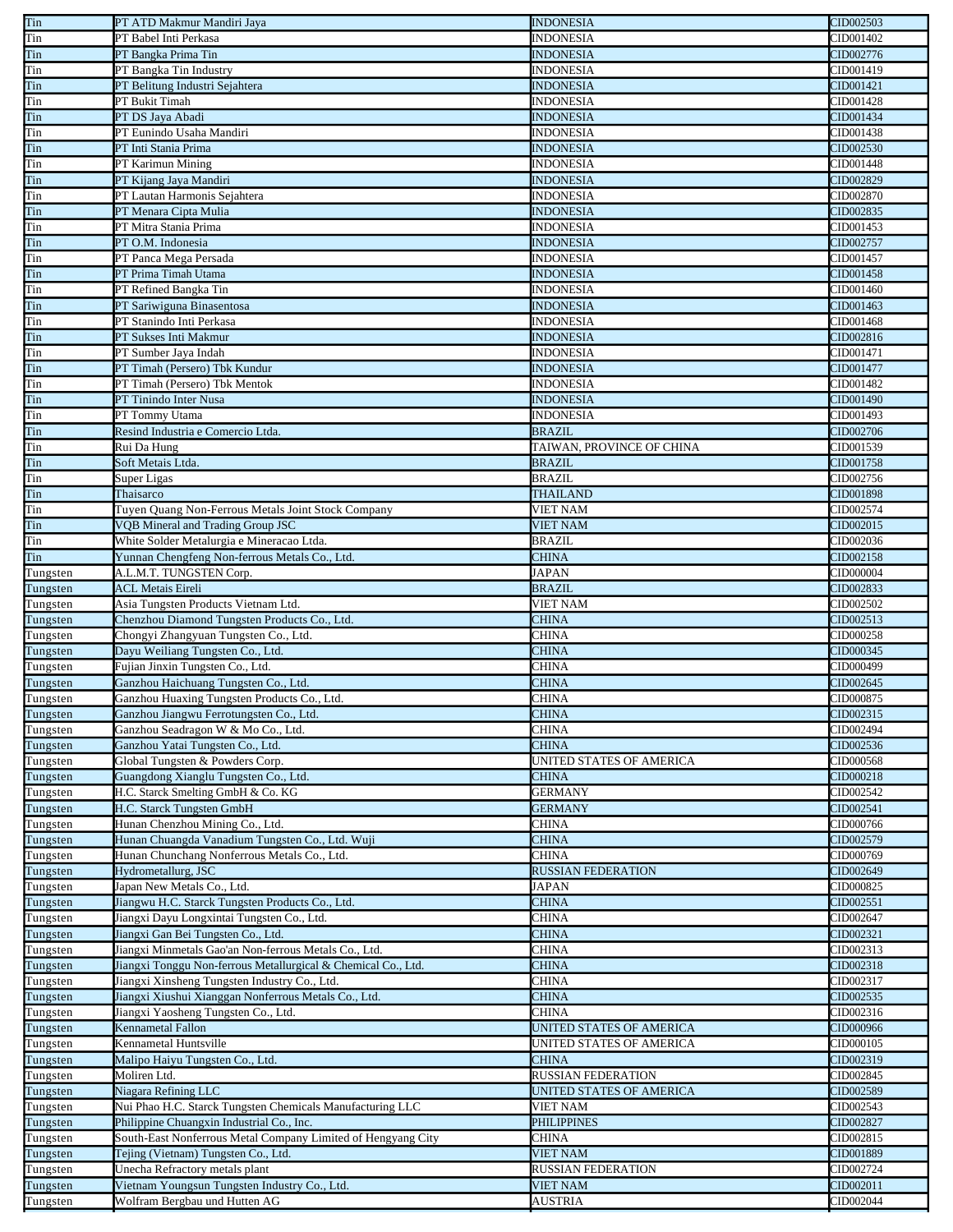| Tungsten | Woltech Korea Co., Ltd.                                     | KOREA. PEOPLE'S REPUBLIC OF | CID002843 |
|----------|-------------------------------------------------------------|-----------------------------|-----------|
| Tungsten | Xiamen Tungsten (H.C.) Co., Ltd.                            | <b>CHINA</b>                | CID002320 |
| Tungsten | Xiamen Tungsten Co., Ltd.                                   | <b>CHINA</b>                | CID002082 |
| Tungsten | Xinfeng Huarui Tungsten & Molybdenum New Material Co., Ltd. | <b>CHINA</b>                | CID002830 |
| Tungsten | Xinhai Rendan Shaoguan Tungsten Co., Ltd.                   | <b>CHINA</b>                | CID002095 |

#### **V. Future Due Diligence**

We will continue to communicate our expectations and information requirements to our direct suppliers. Over time, we anticipate that the amount of information available globally on the traceability and sourcing of these ores will increase and improve our knowledge. We will continue to make inquiries to our direct suppliers and undertake additional risk assessments when potentially relevant changes in facts or circumstances are identified. If we become aware of a supplier whose due diligence needs improvement, we may continue the trade relationship while that supplier improves its compliance program. We expect our suppliers to take similar measures with their suppliers to ensure alignment throughout the supply chain.

In addition to those above, the Company will undertake the following steps during the next compliance period:

Review the conflict minerals policy statement and update if necessary.

Continue to collect responses from suppliers using the most recent revision of the CMRT.

ö=Engage with suppliers that did not provide a response in 2016 or provided incomplete responses to enhance our data collection for 2017.

Develop specific supplier outreach and training to address the identified risks and to take corrective actions with suppliers found not in

compliance with the Company's conflict minerals policy.

Monitor and track performance of risk mitigation efforts.

Compare and validate RCOI results to information collected via independent third-party audit programs, such as the CFSI.

Encourage responsible sourcing from the DRC and adjoining countries.